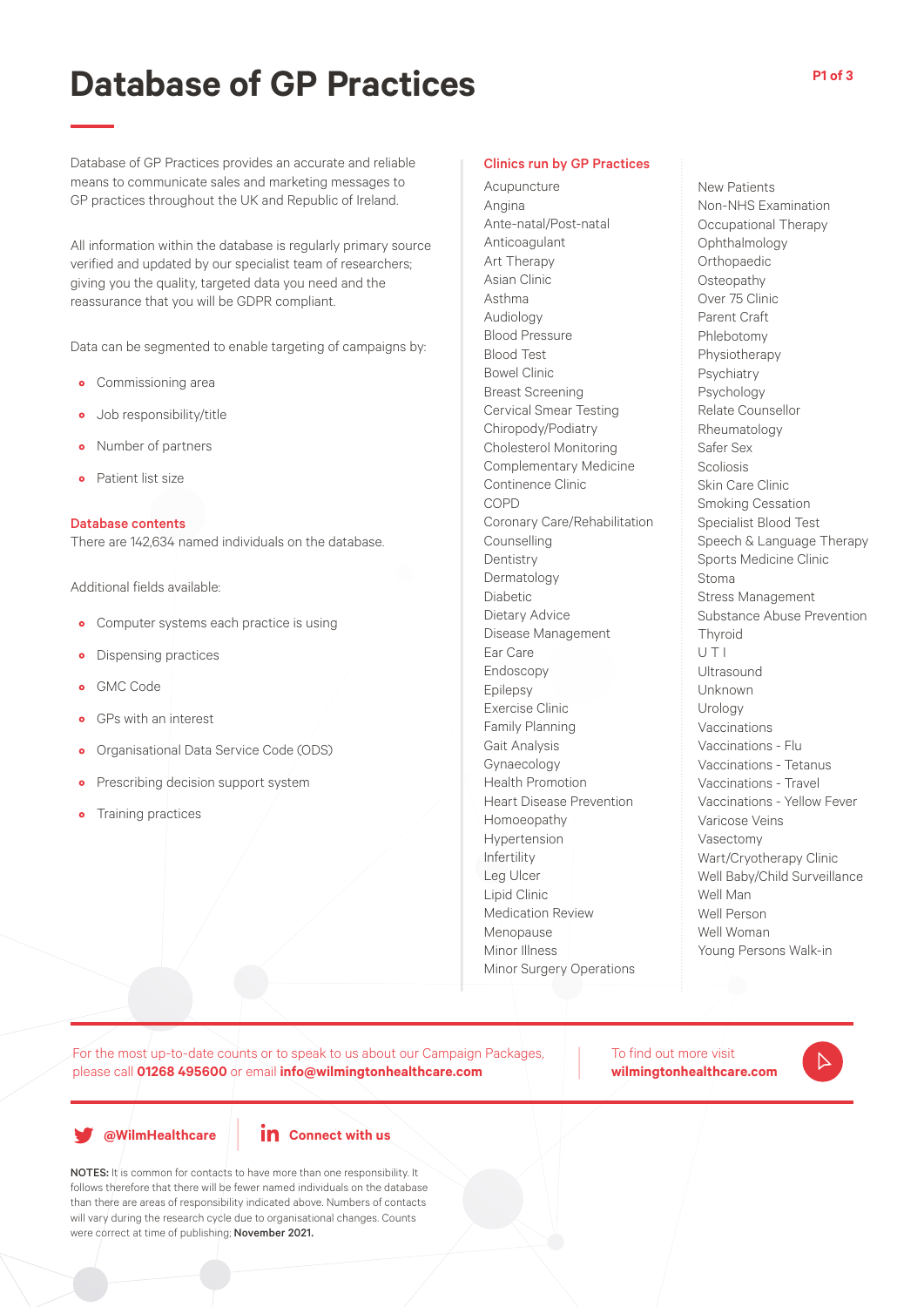## **Database of GP Practices**

| <b>Responsibility/Role</b>        | <b>Count</b> |
|-----------------------------------|--------------|
| Accountable Clinical Director     | 1,471        |
| <b>Advanced Practitioner</b>      | 3,975        |
| All Community Psychiatric Nurses  | 2,364        |
| <b>All District Nurses</b>        | 4,554        |
| <b>All Health Visitors</b>        | 6,389        |
| All Midwives                      | 5,471        |
| <b>All Partners</b>               | 25,163       |
| <b>All Practice Nurses</b>        | 27,323       |
| Assistant GP                      | 137          |
| <b>Assistant Practitioner</b>     | 283          |
| Associate GP                      | 446          |
| Chairperson                       | 184          |
| Civilian Medical Practitioner     | 137          |
| <b>Clinical Pharmacist</b>        | 3,906        |
| <b>Community Liaison Nurse</b>    | 22           |
| Community Liaison Nurse Manager   | 4            |
| Community Matron                  | 1,117        |
| <b>Community Specialist Nurse</b> | 2,783        |
| Computer Manager                  | 7,569        |
| Continence Advisor                | 485          |
| Counsellor                        | 581          |
| Dietician                         | 3,144        |

| <b>Responsibility/Role</b>    | <b>Count</b> |
|-------------------------------|--------------|
| Dispenser                     | 3,534        |
| Flexible Career Scheme GP     | 3            |
| <b>GP Cluster Lead</b>        | 208          |
| <b>GP Registrar</b>           | 1,918        |
| <b>GP</b> Retainer            | 197          |
| <b>GP</b> Trainer             | 5,308        |
| Head of Midwifery             | 249          |
| <b>Healthcare Assistant</b>   | 10,355       |
| Healthcare Manager            | 129          |
| <b>LMC Board Member</b>       | 1,248        |
| LMC Chairperson               | 116          |
| <b>LMC Chief Executive</b>    | 84           |
| <b>LMC</b> Treasurer          | 47           |
| <b>LMC Vice Chair</b>         | 97           |
| Locum GP                      | 1,923        |
| Medical Officer               | 74           |
| <b>Nurse Practitioner</b>     | 6,013        |
| <b>Other Community Nurses</b> | 169          |
| Other GP                      | 24,139       |
| <b>Other Staff Members</b>    | 1,619        |
| Partner                       | 356          |
| <b>PCN Board Member</b>       | 258          |

For the most up-to-date counts or to speak to us about our Campaign Packages, please call **01268 495600** or email **info@wilmingtonhealthcare.com**

To find out more visit **wilmingtonhealthcare.com**

 $\triangleright$ 

**@WilmHealthcare**

**in** Connect with us

NOTES: It is common for contacts to have more than one responsibility. It follows therefore that there will be fewer named individuals on the database than there are areas of responsibility indicated above. Numbers of contacts will vary during the research cycle due to organisational changes. Counts were correct at time of publishing; November 2021.